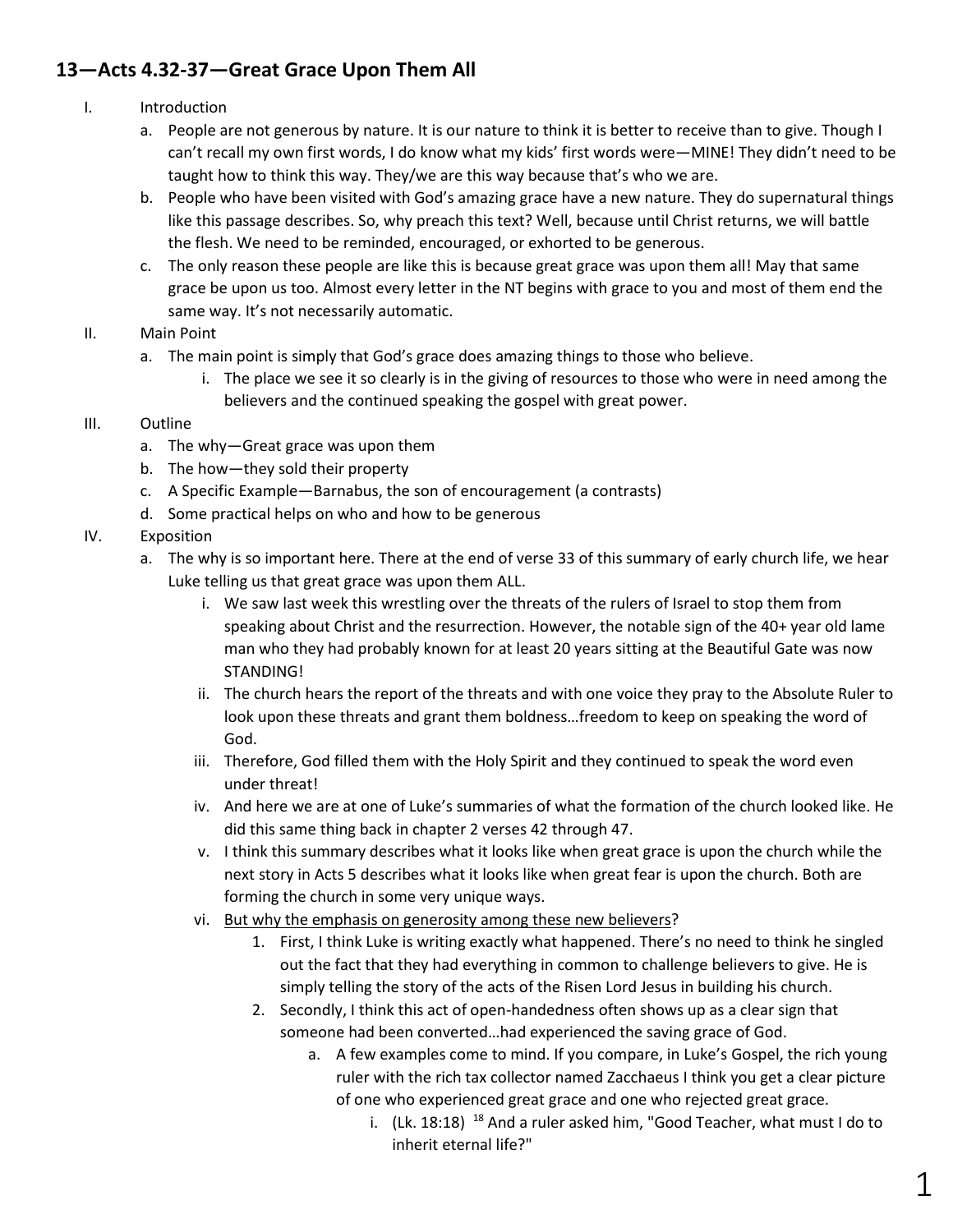- ii.  $(Lk. 18:22-23)$ <sup>22</sup> Jesus...said to him, "One thing you still lack. Sell all that you have and distribute to the poor, and you will have treasure in heaven; and come, follow me." <sup>23</sup> But when he heard these things, he became very sad, for he was extremely rich.
	- 1. Temporary riches were worth more than eternal riches in Christ.
	- 2.  $(Lk. 18:24-25)$  <sup>24</sup> Jesus, seeing that he had become sad, said, "How difficult it is for those who have wealth to enter the kingdom of God!  $^{25}$  For it is easier for a camel to go through the eye of a needle than for a rich person to enter the kingdom of God."
- iii. Now, when Zacchaeus who is rich receives mercy, notice what he does without Jesus saying a word about it.
	- 1.  $(Lk. 19:2)^2$  And behold, there was a man named Zacchaeus. He was a chief tax collector and was rich.
	- 2.  $(Lk. 19:8-10)$   $8$  And Zacchaeus stood and said to the Lord, "Behold, Lord, the half of my goods I give to the poor. And if I have defrauded anyone of anything, I restore it fourfold." <sup>9</sup> And Jesus said to him, "Today salvation has come to this house, since he also is a son of Abraham.  $10$  For the Son of Man came to seek and to save the lost."

a. This act revealed the work of grace in his life!

- b. As you might have noticed, if you have to tell someone to give then salvation hasn't happened. This generosity is the result of salvation not the means of salvation. It's no small wonder why Luke records the story of the healing of the blind beggar between the Rich Ruler and Zacchaeus.
	- i. One remained spiritual blind while the other had his eyes opened.
	- ii. Who was rich now?
- c. You might wonder, what about the poor? Isn't hard for them to enter the Kingdom too? Yes! It's all an act of sovereign grace. That's why disciples asked this question.
	- i. (Lk. 18:26-27)  $^{26}$  Those who heard it said, "Then who can be saved?"  $^{27}$ But he said, "What is impossible with man is possible with God."
	- ii. While the widow who gave all that she had (and I might add…both coins) is an amazing example, I think the churches in Macedonia helps us see the result of great grace upon a congregation for relief of the church in Jerusalem.
		- 1. (2 Cor. 8:1-5) We want you to know, brothers, about the grace of God that has been given among the churches of Macedonia,  $2$  for in a severe test of affliction, their abundance of joy and their extreme poverty have overflowed in a wealth of generosity on their part. <sup>3</sup> For they gave according to their means, as I can testify, and beyond their means, of their own accord, <sup>4</sup> begging us earnestly for the favor of taking part in the relief of the saints-- <sup>5</sup> and this, not as we expected, but they gave themselves first to the Lord and then by the will of God to us.
		- 2. Paul attributed this wealth of generosity from extreme poverty to God's generosity of grace to them!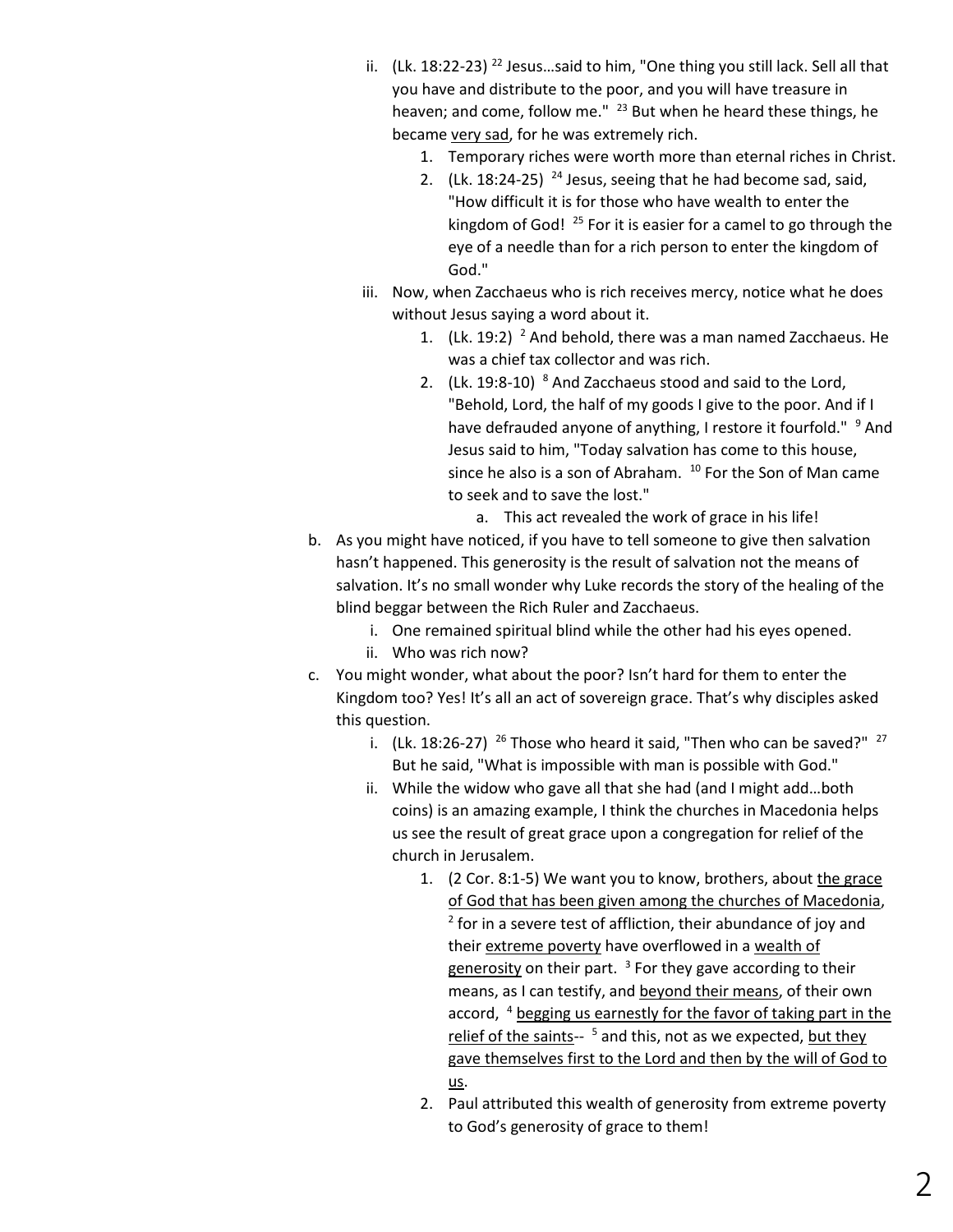- 3. They gave themselves first to the Lord and then they gave! The order is eternally important.
- 4. Similar to last week, you have bold believers continuing to speak the gospel because they trust in the Sovereign Lord of all. Now, you see believers being generous because God has been generous to them!
- 5. Our generosity says something about us. The grace of Christ causes us to open our hands and let go of our possessions because (Matt. 5:5) <sup>5</sup> "Blessed are the meek, for they shall inherit the earth.
- 6. (Heb. 10:34) <sup>34</sup> For you had compassion on those in prison, and you joyfully accepted the plundering of your property, since you knew that you yourselves had a better possession and an abiding one.
- 7. As Luther said in his hymn, when God is your mighty fortress you can let goods and kindred go, this mortal life also!
- vii. I want to convince you or remind you that great grace being upon them all resulted in the giving freely of the gospel and the giving freely of their possessions to those in need among them.
	- 1. Notice there in verse 32, the full number of those who believed are there. How many are there? At least 5000? Maybe even 10,000?
		- a. This is some if not all of the group that Peter and John reported the threats to. They are "their own." And these same ones do not count their possessions to be "their own." Amazing!
		- b. Is it not a miracle of grace that this many people have believed?
		- c. Is it not a miracle of grace that they all "were of one heart and soul"?
		- d. Is it not a miracle of grace that they say their own belongings were not their own?
		- e. Is it not a miracle of grace that they had everything in common?
			- i. This was the ideal way of a nation of people with God as their King! As God prepared Israel to enter the promised Land here's what he said-- (Deut. 15:4)<sup>4</sup> But there will be no poor among you; for the LORD will bless you in the land that the LORD your God is giving you for an inheritance to possess
			- ii. This is what it was supposed to look like!
			- iii. No, this wasn't Communism. This wasn't a tyrant demanding that everyone give up their property.
				- 1. This was a group of people who had been transformed by God's amazing grace freely caring for their own!
				- 2. This is a picture of what eternal life will be. No one will have a need! The myriads of myriads and thousands upon thousands will be of one heart and soul and will have everything in common under the perfect rule and reign of King Jesus, forever!
- viii. But don't miss this—the Kingdom of God…the church that Jesus is building that looks like this only comes about by those who continue freely speaking the gospel. Faith comes by hearing and faith is the receiving of the gift of salvation!
	- 1. Those who freely receive the gospel become those who freely share the gospel and share their belongings.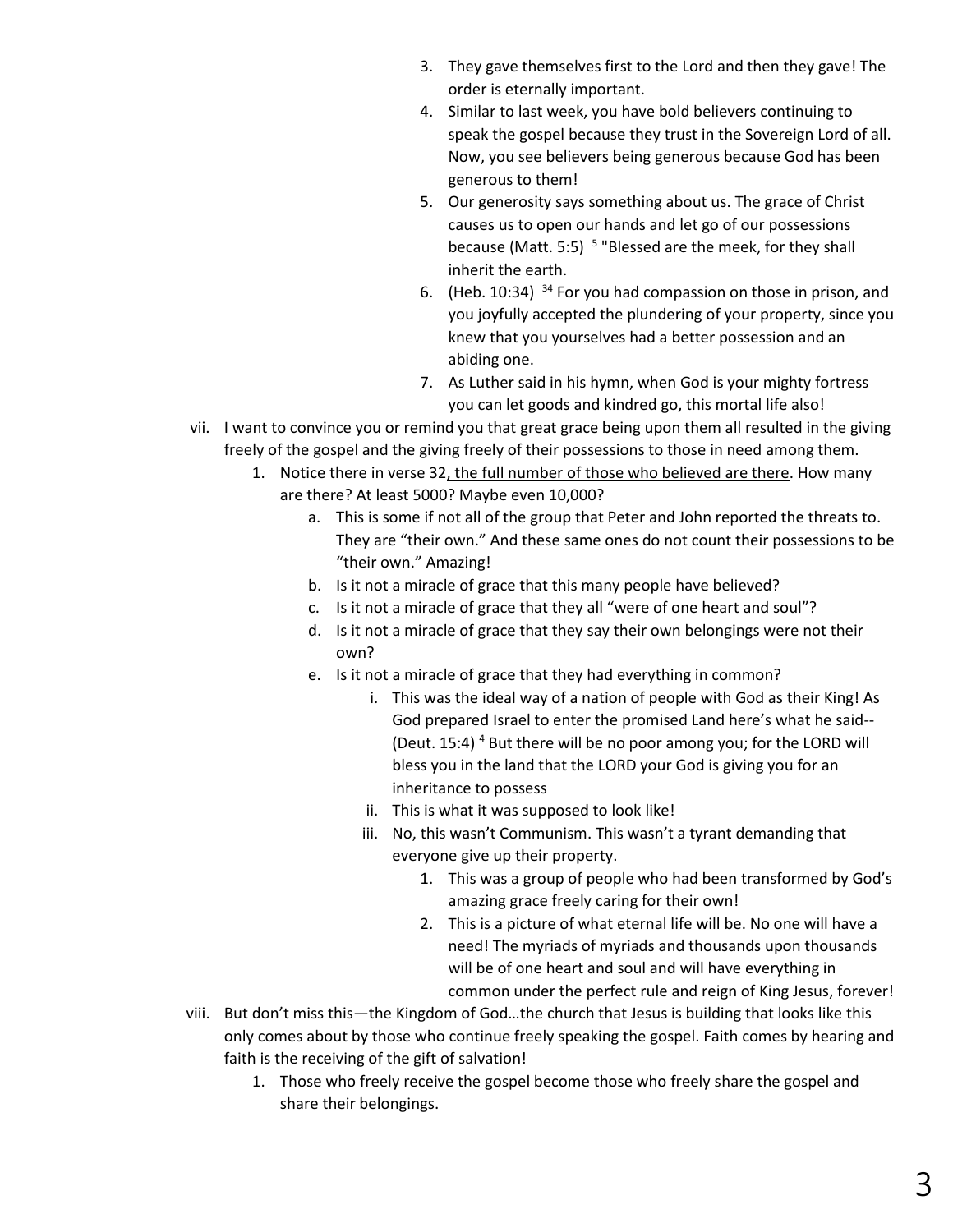- 2. In other words, great grace was upon them all to freely speak the gospel and to freely give to those in need among them.
- b. Now, let's take a moment to see how they did this. By what means were they able to meet the needs among them?
	- i. It's interesting here in verse 34 literally says…there is no one who lacked in this community of believers.
	- ii. What is Luke trying to tell us? There should a "for" at the beginning of that sentence. (Acts 4:34)  $34$  FOR, there was not a needy person among them
		- 1. He's saying this: "We know great grace is upon them all, for we saw it clearly by the way they were meeting needs."
			- a. In Acts 6, internal problems arise. The needs of the widows are not being met. This is a new threat that we will see later. But the continuation of people hearing and believing was seriously in jeopardy.
			- b. We need God's grace every day. If they had willfully watched their brothers and sisters starving among them then God's continued grace upon them wouldn't have been very evident.
	- iii. The second "for" in the middle of verse 34 describes the means of grace which no one lacked among them.
		- 1. (Acts 4:34-35) for as many as were owners of lands or houses sold them and brought the proceeds of what was sold <sup>35</sup> and laid it at the apostles' feet, and it was distributed to each as any had need.
			- a. God's grace upon them all doesn't mean he rained down cash from heaven like manna.
			- b. No…grace causes us to do that which is unnatural to us.
			- c. Some among them—obviously not all—had lands and houses that could be sold at their discretion. Whether they were inherited properties or whatever we are not told. But it was theirs to do with as they saw fit.
				- i. They sold them for the purpose of providing for those among them who had needs.
	- iv. So, what did they do with the money?
		- 1. The repeated phrase is—they laid it as the apostles' feet.
		- 2. So, early on the apostles were tasked with this ministry in addition to what they were already doing. Later we will see in Acts 6 this is given over to the first deacons to take care of.
		- 3. But for now, they take the money and distribute it to each as any had need.
		- 4. The money was now at the discretion of the apostles to give to those among them.
- c. Now, we get more than an idea of freely giving. Sometimes we can talk about doing something and really like the idea of it but never really do it. Here, Luke gives us a name—Barnabus.
	- i. His real name was Joseph. As is with many whom experience God's grace, the apostles give him a new name—son of encouragement.
	- ii. He was a Levite who under normal circumstances, could not own property under the law. It seems the covenant community has changed a lot.
	- iii. His family was from Cyprus. Where the field was is uncertain. But it says in verse 37 that he sold a field that belonged to him. The apostles were not forcing him to sell. He freely sold it and freely brought the money to the apostles for distribution to any who had need.
	- iv. Where not given the reason why there were believers among them who had needs.
		- 1. I can imagine that committing to follow Christ caused lots of problems for those who lived in and around Jerusalem.